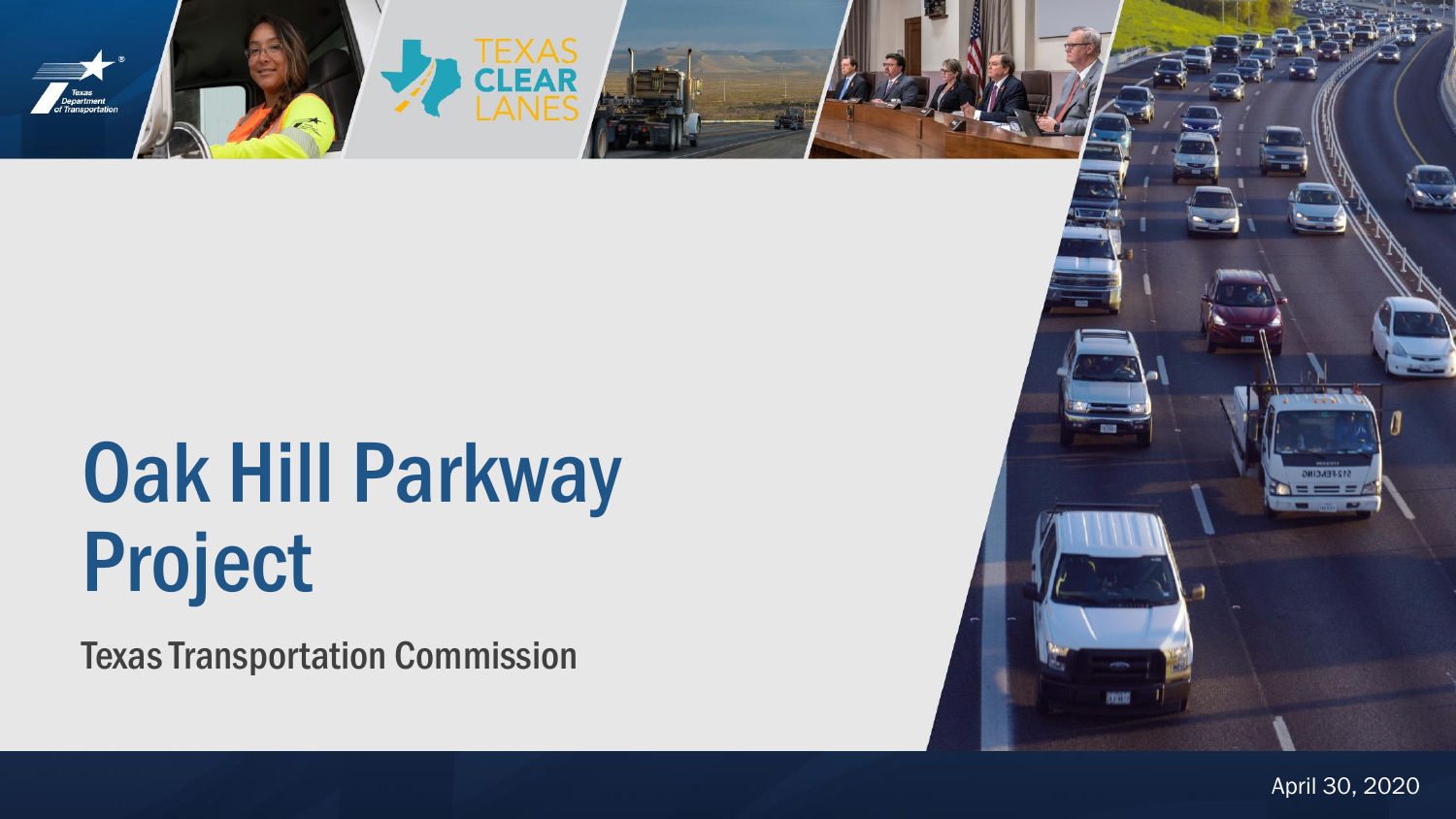## Summary of Commission Actions:



- **E** Authorize the **conditional award** to the best value proposer for the design-build contract (DBC) for the Oak Hill Parkway Project in Travis County.
- Authorize TxDOT to commence and complete negotiations with the best value proposer and to modify the DBC, as necessary, as a result of such negotiations in preparation for the execution and delivery of the DBC.
- Authorize TxDOT, in the event that the negotiations with the selected proposer cannot be successfully completed, to commence negotiations with the next proposer in the order of the selection ranking.

2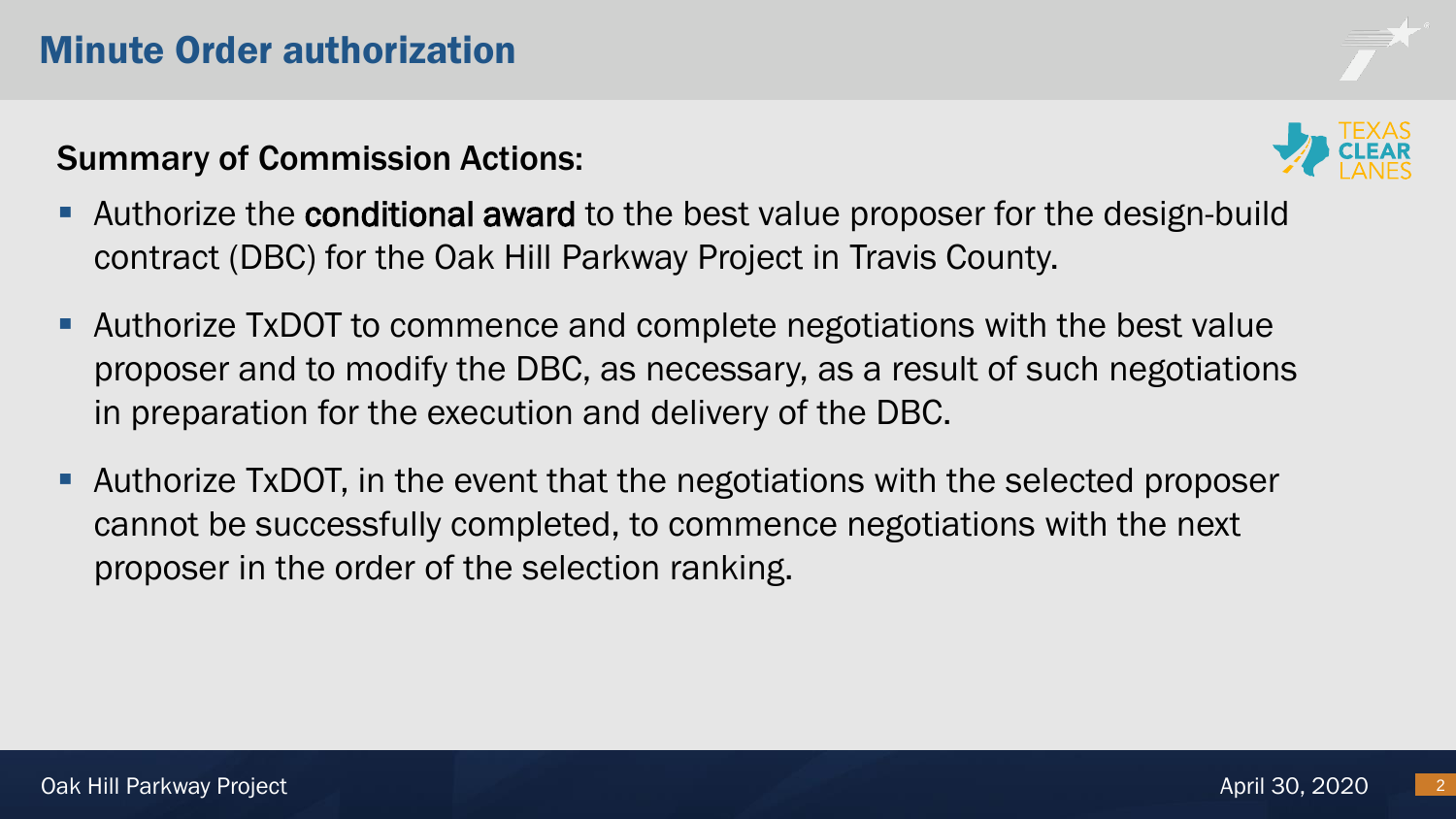# Design-build scope

- Ranks #29 on the 2019 Top 100 Most Congested Roadways in Texas\*
- Project limits:
	- Along US 290 from just east of Circle Dr. to Loop 1
	- Along SH 71 from US 290 to Silvermine Dr.
- Project purpose:
	- Improve mobility and operational efficiency
	- Promote long-term congestion management
	- Improve safety
	- Improve emergency response
- \* Was #53 on the 2018 Top 100 Most Congested Roadways in Texas and #64 on the 2017 Top 100 Most Congested Roadways in Texas.





3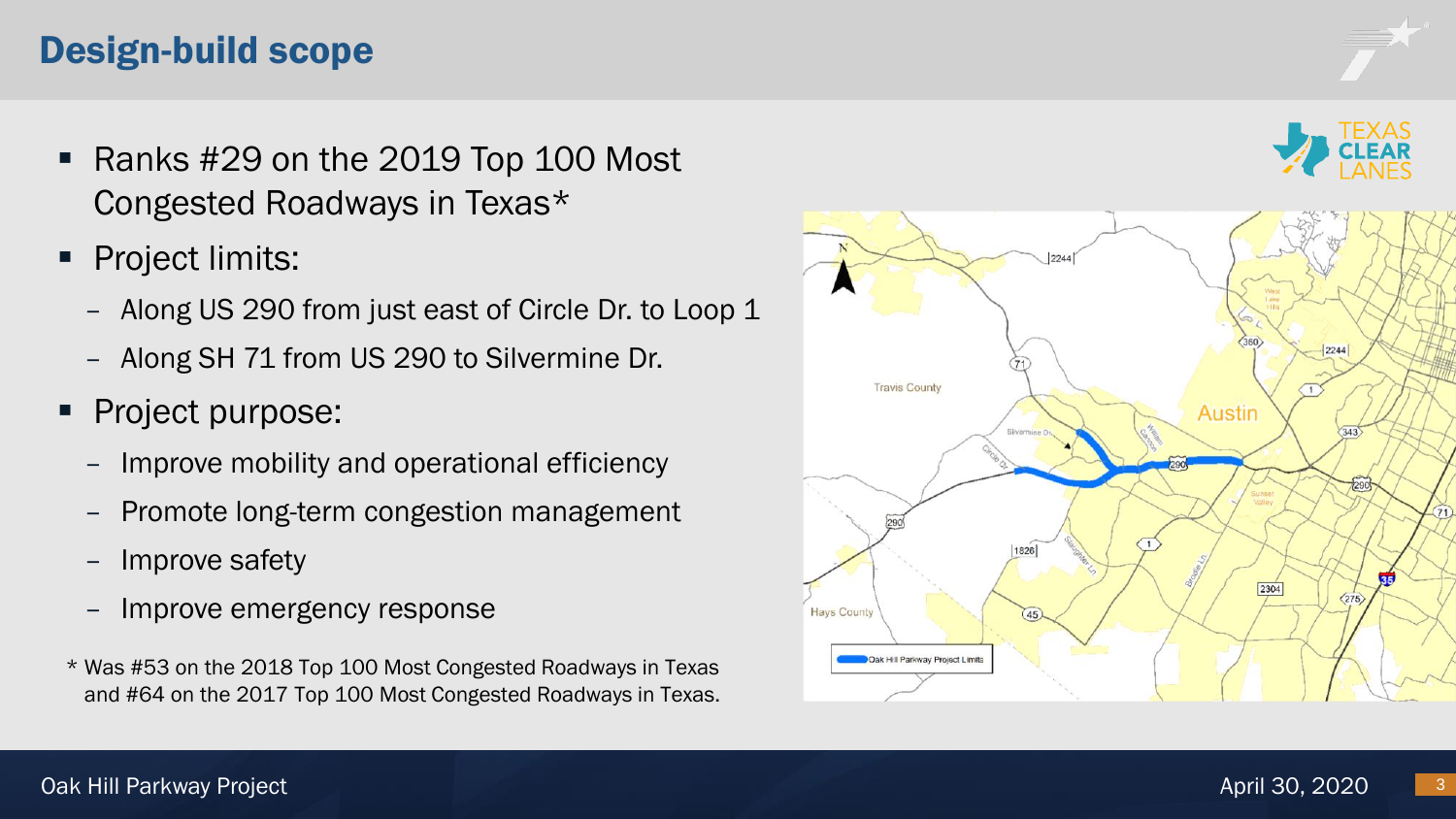## **Overview**

- Texas Clear Lanes Project
- Total length:
	- US 290: 5.8 miles
	- SH 71: 1.2 miles
- Increased capacity:
	- US 290 mainlanes
	- SH 71 mainlanes
	- Reconstruction of US 290 and SH 71 interchange
- Added and existing capacity is non-tolled



\*West of SH 71 there will be two frontage road lanes in each direction. Additional capacity is shown with red arrows.



4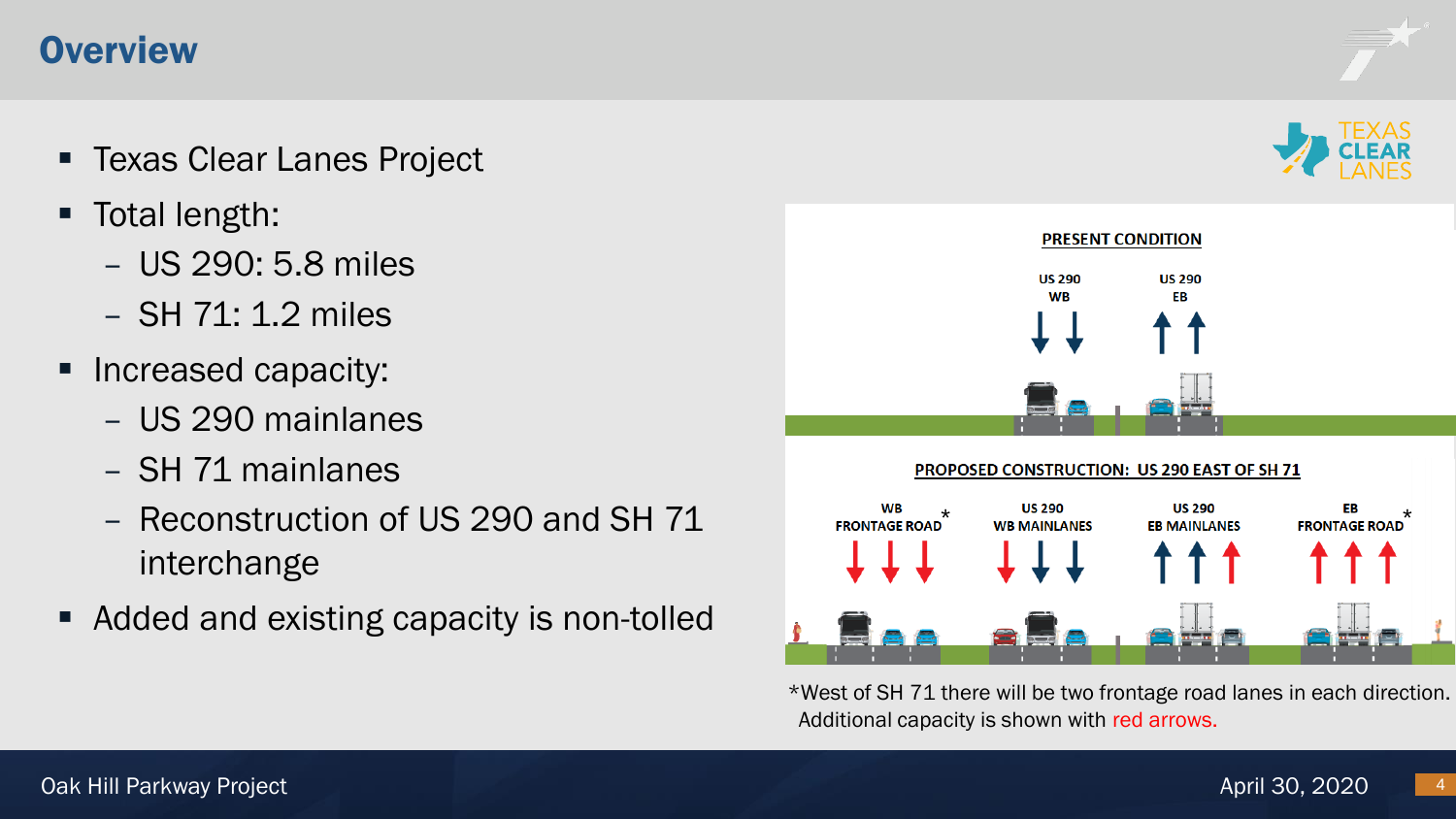

# Colorado River Constructors Equity members

Fluor Enterprises, Inc. Balfour Beatty Infrastructure, Inc.

#### Major non-equity members

AECOM Technical Services, Inc. Raba Kistner, Inc.

# Flatiron-Lane Oak Hill Joint Venture Equity members

Flatiron Constructors, Inc. The Lane Construction **Corporation** 

Hill Country Infrastructure Equity members Webber, LLC Ferrovial Agroman US Corp.

# Major non-equity members Bridgefarmer & Associates, Inc. The Levy Company, Inc. Wood Environment & Infrastructure Solutions, Inc.

Major non-equity members CONSOR Engineers, LLC OTHON, Inc. Rodriguez Engineering Laboratories, LLC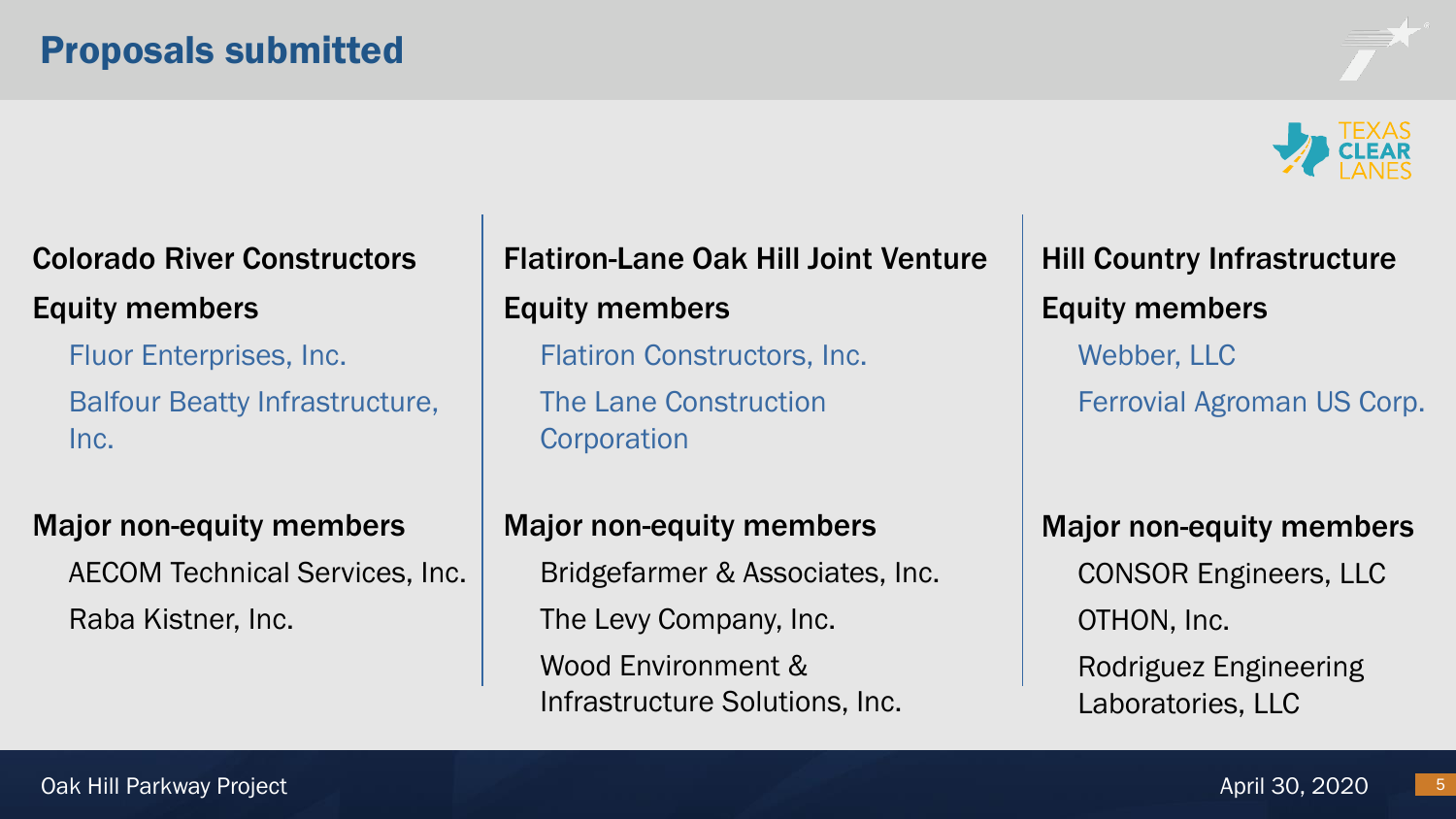

## Colorado River Constructors

## Equity members

Fluor Enterprises, Inc. Balfour Beatty Infrastructure, Inc.

### Proposal Rankings

- 1. Colorado River Constructors
- 2. Hill Country Infrastructure
- 3. Flatiron-Lane Oak Hill JV

Colorado River Constructors Price

Design-build \$677,099,500